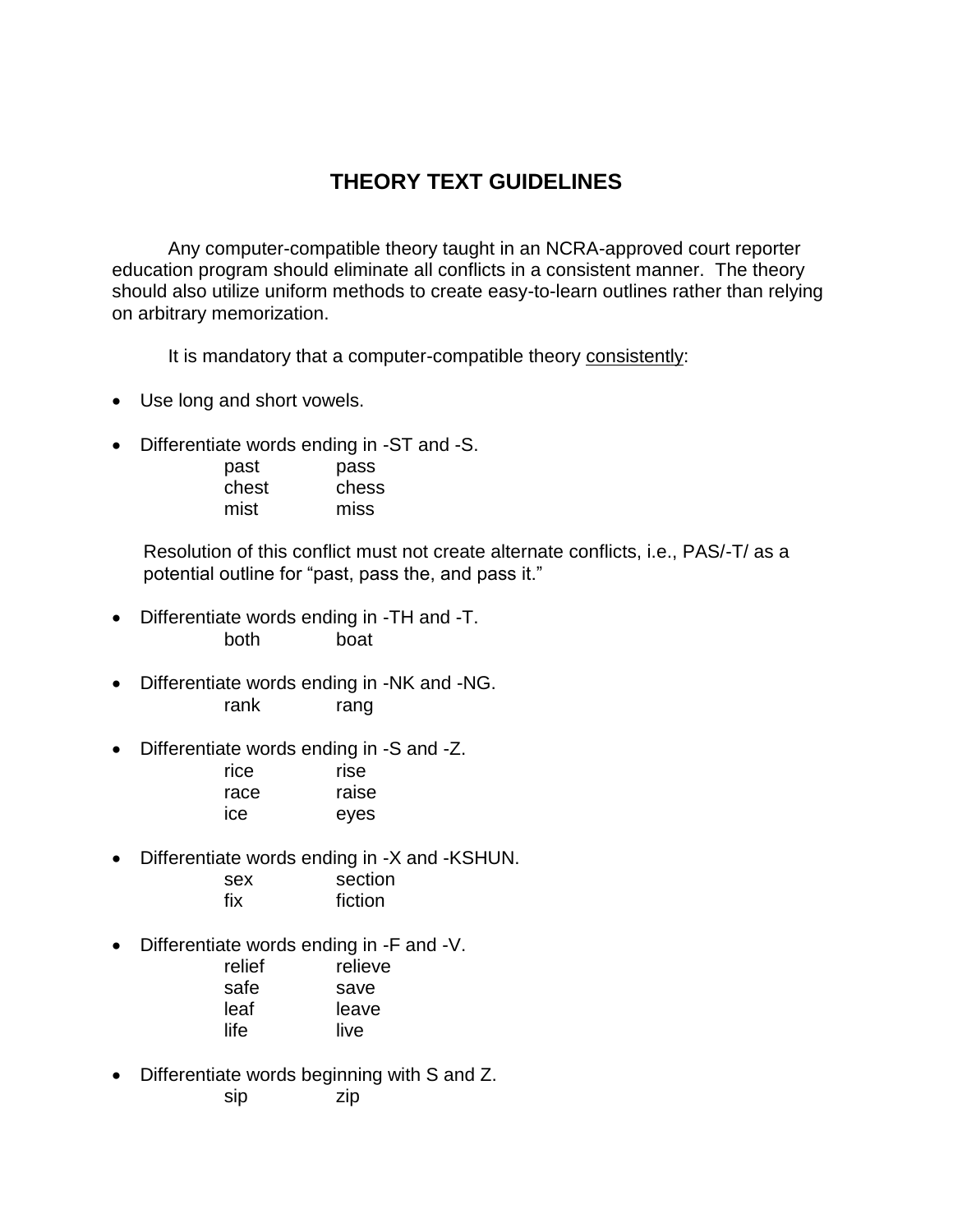- Differentiate words beginning with EXP and SP. express suppress
- Differentiate words beginning with EX and COMP. exact compact
- Differentiate between the article A and the syllable A.
	- a dress address a long along
- Differentiate sound-alikes.

| threw  | through |       |
|--------|---------|-------|
| blew   | blue    |       |
| wrap   | rap     |       |
| whole  | hole    |       |
| whine  | wine    |       |
| not    | knot    |       |
| sale   | sail    |       |
| road   | rode    |       |
| sell   | cell    |       |
| serial | cereal  |       |
| brake  | break   |       |
| stake  | steak   |       |
| right  | rite    | write |
| sent   | cent    | scent |
| sight  | site    | cite  |

- Differentiate words beginning with SHR- and SL-. shred sled shrug slug
- Differentiate contractions, two words, and single words.

| you're | you are  |            |
|--------|----------|------------|
| their  | they're  | they are   |
| iťs    | it is    | itself     |
| whose  |          |            |
| cannot |          |            |
|        | yourself | yourselves |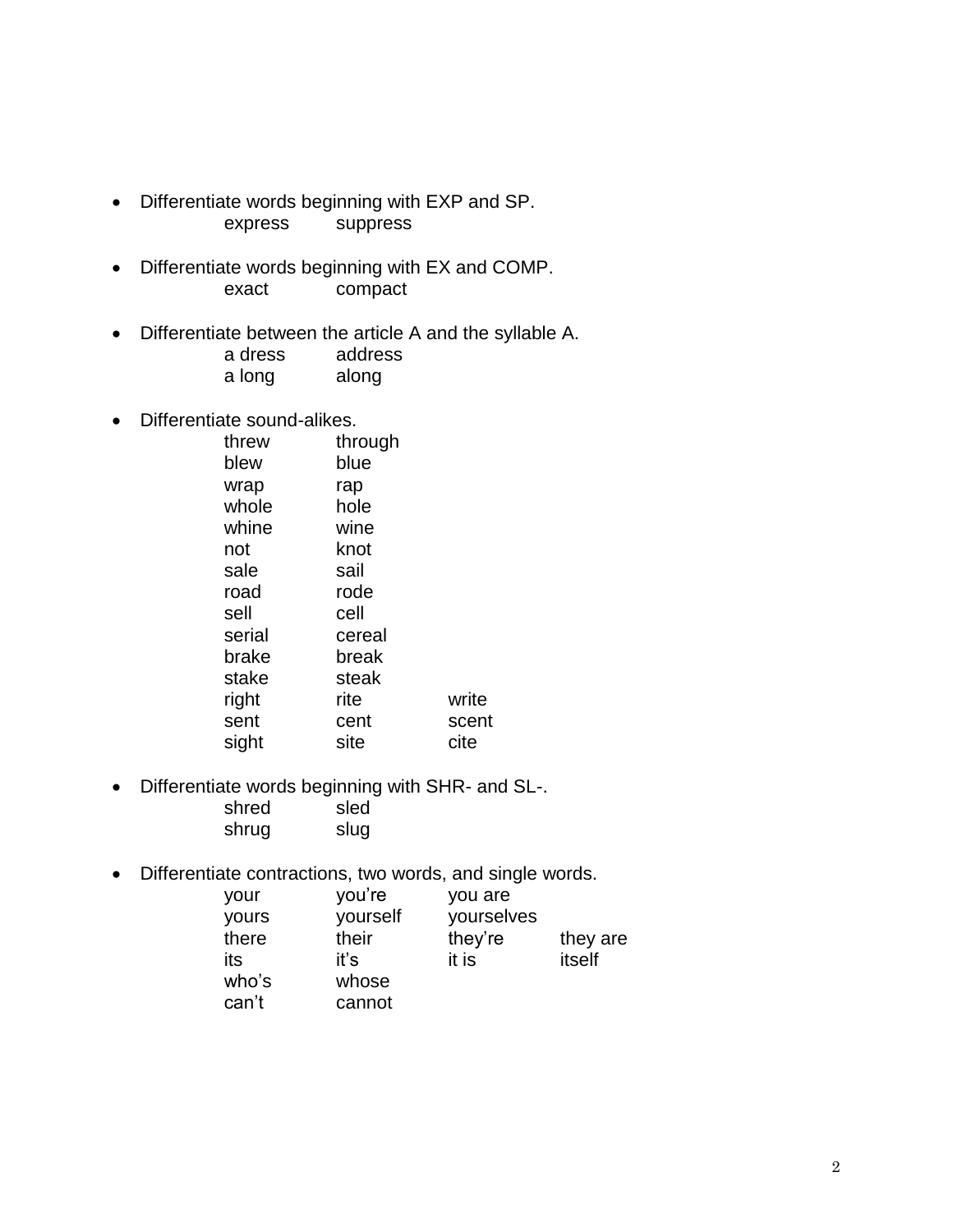• Differentiate between briefs, phrases, and other words.

| Ed       | he had |
|----------|--------|
| noboby   | knob   |
| physical | fizz   |

• Differentiate between singular words and plurals.

| tense | tens  |
|-------|-------|
| guise | guys  |
| tax   | tacks |
| pulse | pulls |

• Differentiate common words from names.

| ray  | Ray  |
|------|------|
| bill | Bill |
| fill | Phil |
| done | Don  |

- Differentiate plurals from single and plural possessives. houses house's houses'
- Include punctuation symbols.
	- **.** end-of-sentence period
	- **.** decimal point (Ex. 1.4%)
	- **?** question mark
	- **"** opening quotation mark
	- **"** closing quotation mark
	- **--** dashes
	- **-** hyphen
	- **:** colon (Ex. Frank:)
	- **,** coma (Ex. one, two, or three)
	- **(** opening parenthesis
	- **)** closing parenthesis
	- **;** semicolon
- Include alphabetic spelling of words.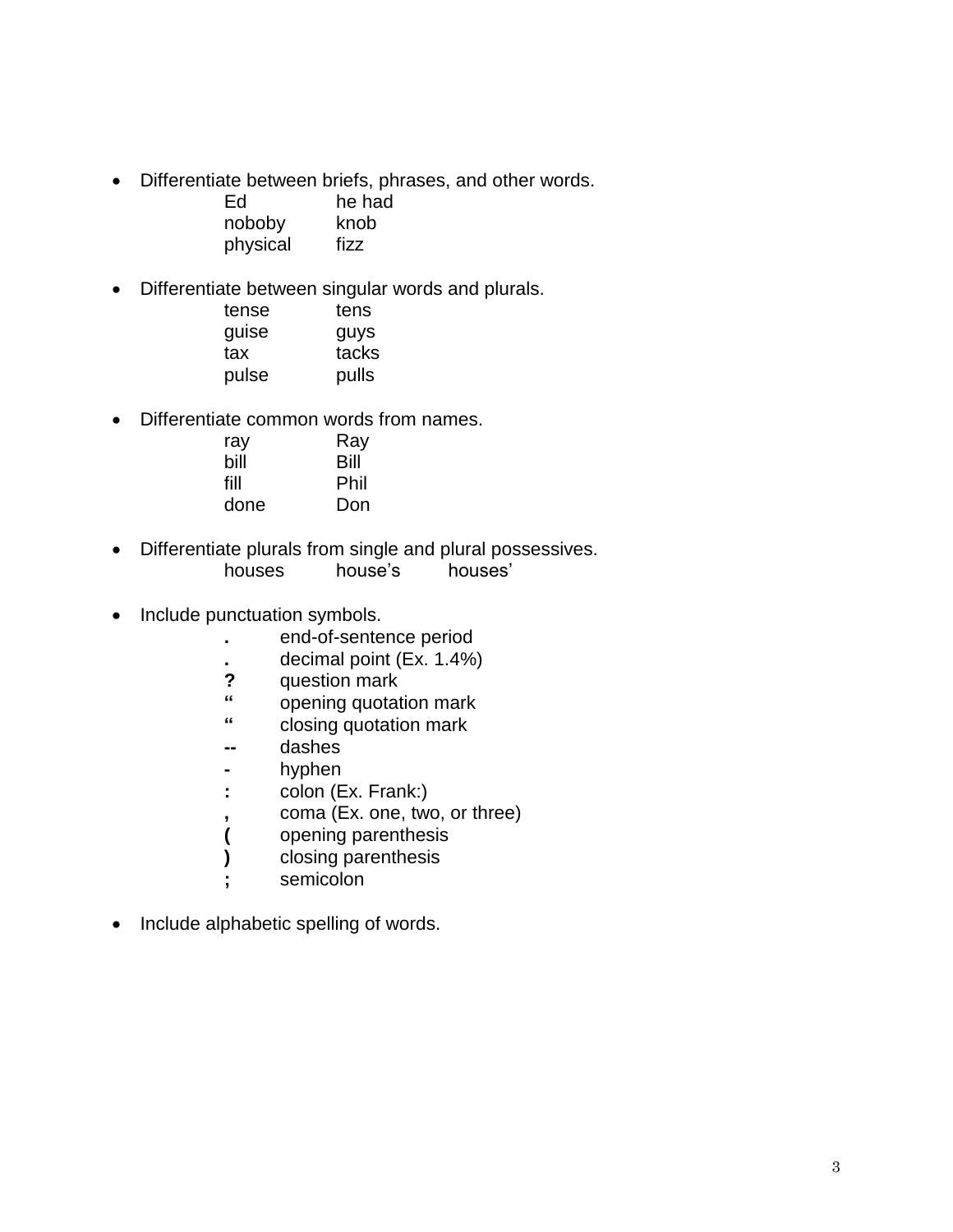• Differentiate between the following words and suffixes:

| Al        | all   | -al |
|-----------|-------|-----|
| necessary | -ness |     |
| meant     | -ment |     |
| err       | -er   |     |
| go        | -ing  |     |
| had       | -ed   |     |
| is        | -S    |     |

• Differentiate between the pronoun I and the "y" suffix.

| treat I | treaty |
|---------|--------|
| room I  | roomy  |
| bush I  | bushy  |

- Differentiate between intial long "E" sounds and the "y" suffix. class evaluation classy valuation
- Differentiate between RE prefix and RY suffix.

| fact remain  | factory remain |
|--------------|----------------|
| bake release | bakery lease   |

• Not use the same steno outline for more than one English translation

\* \* \* \* \* \* \* \* \* \* \* \* \* \* \* \* \* \* \* \* \* \* \* \* \* \* \* \* \* \* \* \* \* \* \* \* \* \* \* \* \* \* \*

In an effort to provide ongoing quality improvement in the area of computercompatibility, the following theory suggestions are at this time merely recommendations (now to be included by April 2003):

• Differentiate one- and two-word combinations.

| takeover | take over |
|----------|-----------|
| sometime | some time |
| maybe    | may be    |
| pickup   | pick up   |
| outcome  | out come  |
| overall  | over all  |
|          |           |

• Differentiate between the following words and suffixes.

| less    | -less               |
|---------|---------------------|
| or      | -or                 |
| full    | -full               |
| able    | -able (-ible)       |
| ability | -ability (-ibility) |